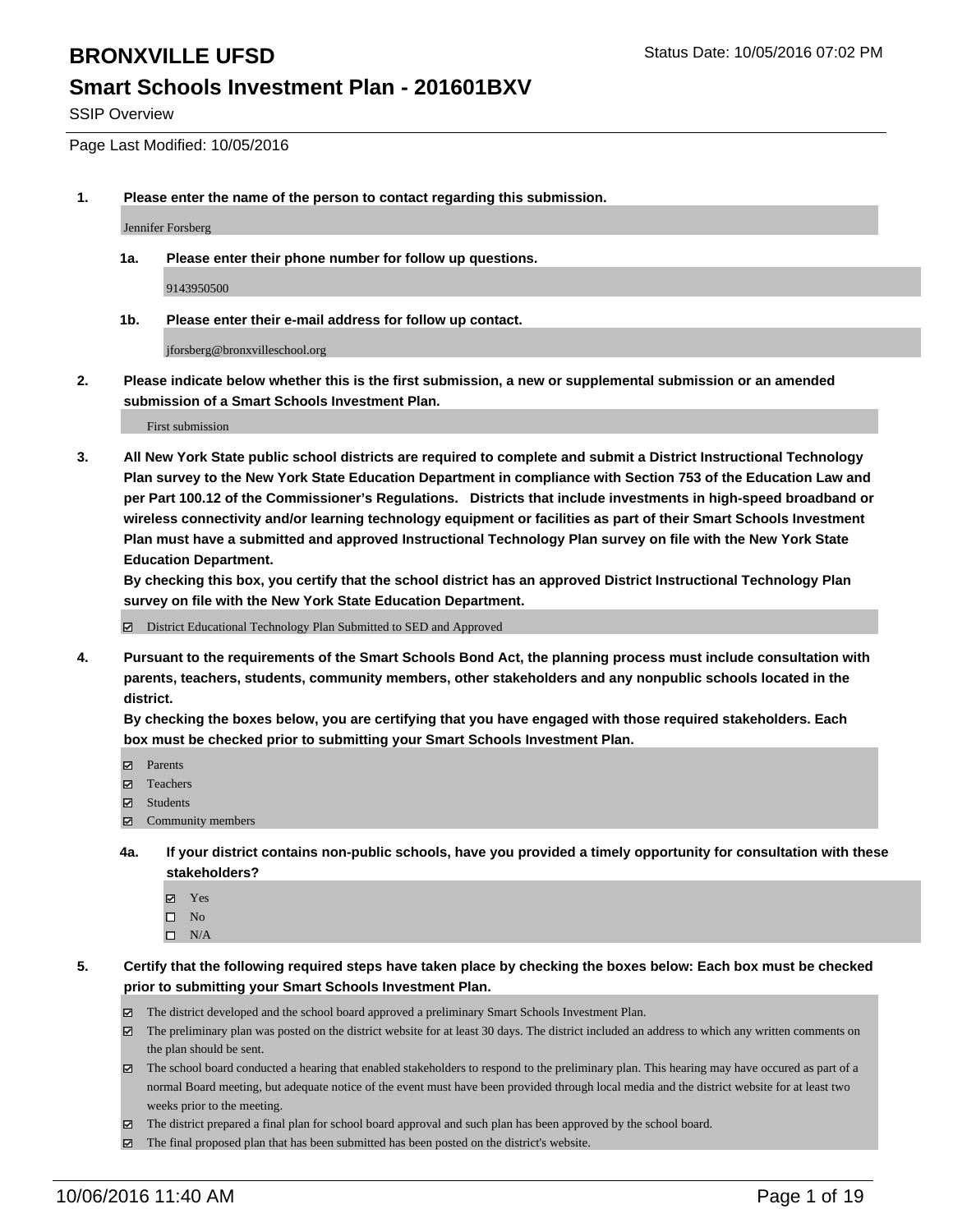## **Smart Schools Investment Plan - 201601BXV**

SSIP Overview

Page Last Modified: 10/05/2016

**5a. Please upload the proposed Smart Schools Investment Plan (SSIP) that was posted on the district's website, along with any supporting materials. Note that this should be different than your recently submitted Educational Technology Survey. The Final SSIP, as approved by the School Board, should also be posted on the website and remain there during the course of the projects contained therein.**

BronxvilleUFSDSSBInvestmentPlan2015-16 (2).pdf

**6. Please enter an estimate of the total number of students and staff that will benefit from this Smart Schools Investment Plan based on the cumulative projects submitted to date.**

2,050

- **7. An LEA/School District may partner with one or more other LEA/School Districts to form a consortium to pool Smart Schools Bond Act funds for a project that meets all other Smart School Bond Act requirements. Each school district participating in the consortium will need to file an approved Smart Schools Investment Plan for the project and submit a signed Memorandum of Understanding that sets forth the details of the consortium including the roles of each respective district.**
	- $\Box$  The district plans to participate in a consortium to partner with other school district(s) to implement a Smart Schools project.
- **8. Please enter the name and 6-digit SED Code for each LEA/School District participating in the Consortium.**

| Partner LEA/District | <b>ISED BEDS Code</b> |
|----------------------|-----------------------|
| (No Response)        | (No Response)         |

**9. Please upload a signed Memorandum of Understanding with all of the participating Consortium partners.**

(No Response)

#### **10. Your district's Smart Schools Bond Act Allocation is:**

\$172,631

**11. Enter the budget sub-allocations by category that you are submitting for approval at this time. If you are not budgeting SSBA funds for a category, please enter 0 (zero.) If the value entered is \$0, you will not be required to complete that survey question.**

|                                       | Sub-<br>Allocations |
|---------------------------------------|---------------------|
| <b>School Connectivity</b>            | 21,428              |
| Connectivity Projects for Communities | $\Omega$            |
| <b>Classroom Technology</b>           | 151,203             |
| Pre-Kindergarten Classrooms           | $\Omega$            |
| Replace Transportable Classrooms      | $\Omega$            |
| High-Tech Security Features           | $\Omega$            |
| Totals:                               | 172,631             |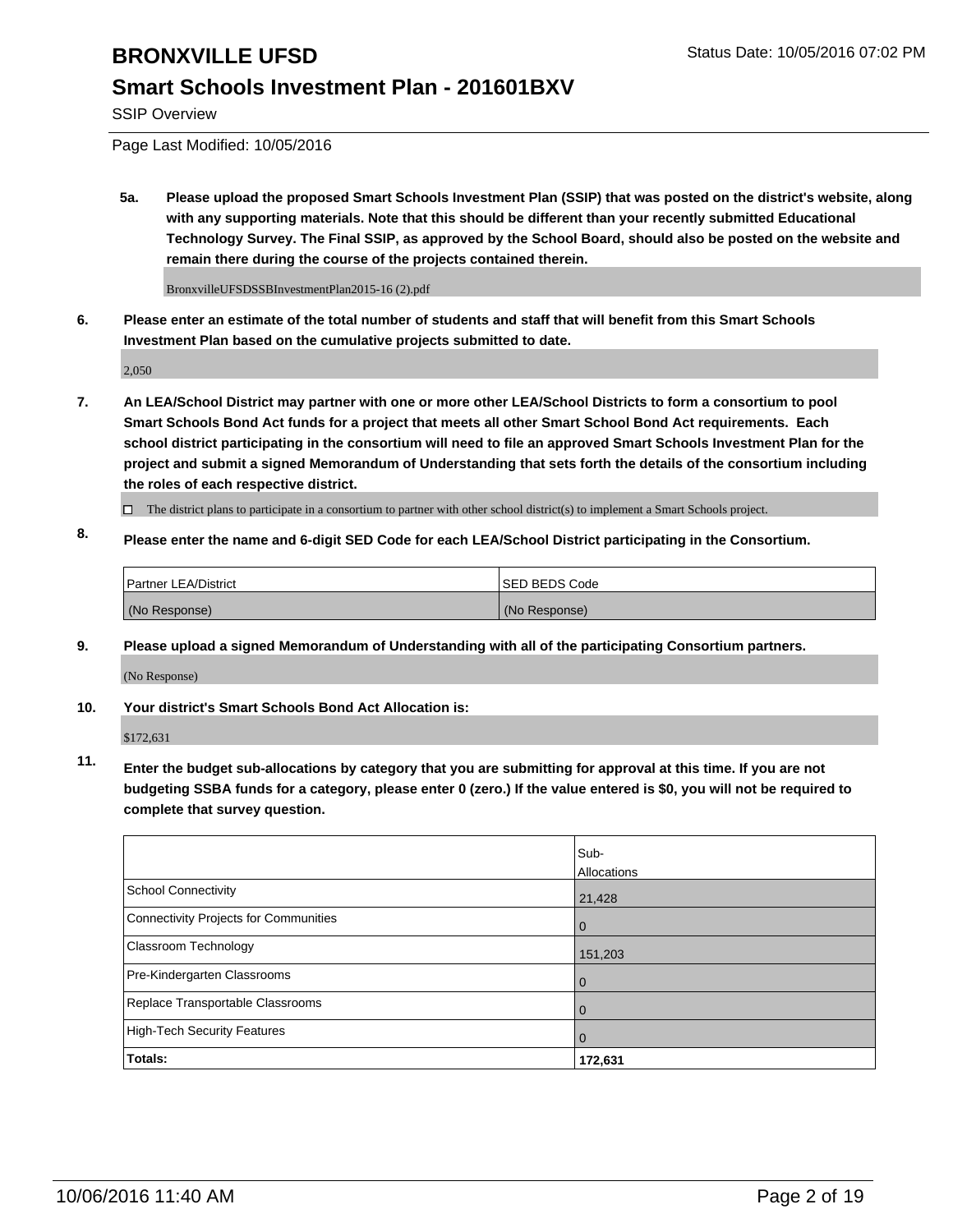## **Smart Schools Investment Plan - 201601BXV**

School Connectivity

Page Last Modified: 10/05/2016

- **1. In order for students and faculty to receive the maximum benefit from the technology made available under the Smart Schools Bond Act, their school buildings must possess sufficient connectivity infrastructure to ensure that devices can be used during the school day. Smart Schools Investment Plans must demonstrate that:**
	- **sufficient infrastructure that meets the Federal Communications Commission's 100 Mbps per 1,000 students standard currently exists in the buildings where new devices will be deployed, or**
	- **is a planned use of a portion of Smart Schools Bond Act funds, or**
	- **is under development through another funding source.**

**Smart Schools Bond Act funds used for technology infrastructure or classroom technology investments must increase the number of school buildings that meet or exceed the minimum speed standard of 100 Mbps per 1,000 students and staff within 12 months. This standard may be met on either a contracted 24/7 firm service or a "burstable" capability. If the standard is met under the burstable criteria, it must be:**

**1. Specifically codified in a service contract with a provider, and**

**2. Guaranteed to be available to all students and devices as needed, particularly during periods of high demand, such as computer-based testing (CBT) periods.**

#### **Please describe how your district already meets or is planning to meet this standard within 12 months of plan submission.**

In alignment with our NYSED approved Instructional Technology Plan, The Bronxville UFSD IT Infrastructure was updated recently to support our instructional technology integration as well as our BYOD initiative in the High school. However, updated switches, as well as consolidation are needed, to ensure that we have enough bandwidth and solid connections within our District to maintain a more efficient level of use and integration of our resources. Our goal is to have more mobile technology to support teaching and learning for our elementary students. Therefore in alignment with this goal, we will use the Smart School Funding to procure new iPads and iPad Minis for our youngest learners. In addition, to increase our effective use of devices in the classroom and continue our use of Google Apps for Education, approximately 250 Chrome books will be purchased for our upper elementary as well as Middle School.

As per NYSED Smart Schools Bond Guidance, a precondition to utilize the incoming funding is that our district has adequate internet access of at least 100 Mbps per 1,000 students to supply for the increased number of devices in the classrooms. Effective July 1, 2016, we have contracted and upgraded our Internet bandwidth to 200 Mbps with our ISP-The Lower Hudson Regional Information Center (LHRIC) which allows us to meet and exceed the requirement.

#### **1a. If a district believes that it will be impossible to meet this standard within 12 months, it may apply for a waiver of this requirement, as described on the Smart Schools website. The waiver must be filed and approved by SED prior to submitting this survey.**

 $\Box$  By checking this box, you are certifying that the school district has an approved waiver of this requirement on file with the New York State Education Department.

#### **2. Connectivity Speed Calculator (Required)**

|                         | Number of<br><b>Students</b> | Multiply by | Divide by 1000 Current Speed<br>to Convert to | lin Mb | Expected                                  | Expected Date<br><b>When</b> |
|-------------------------|------------------------------|-------------|-----------------------------------------------|--------|-------------------------------------------|------------------------------|
|                         |                              | 100 Kbps    | Required                                      |        | Speed to be<br>Attained Within   Required |                              |
|                         |                              |             | Speed in Mb                                   |        | 12 Months                                 | Speed Will be                |
|                         |                              |             |                                               |        |                                           | l Met                        |
| <b>Calculated Speed</b> | 1.714                        | 171.400     | 171.4                                         | 200    | 200                                       | current                      |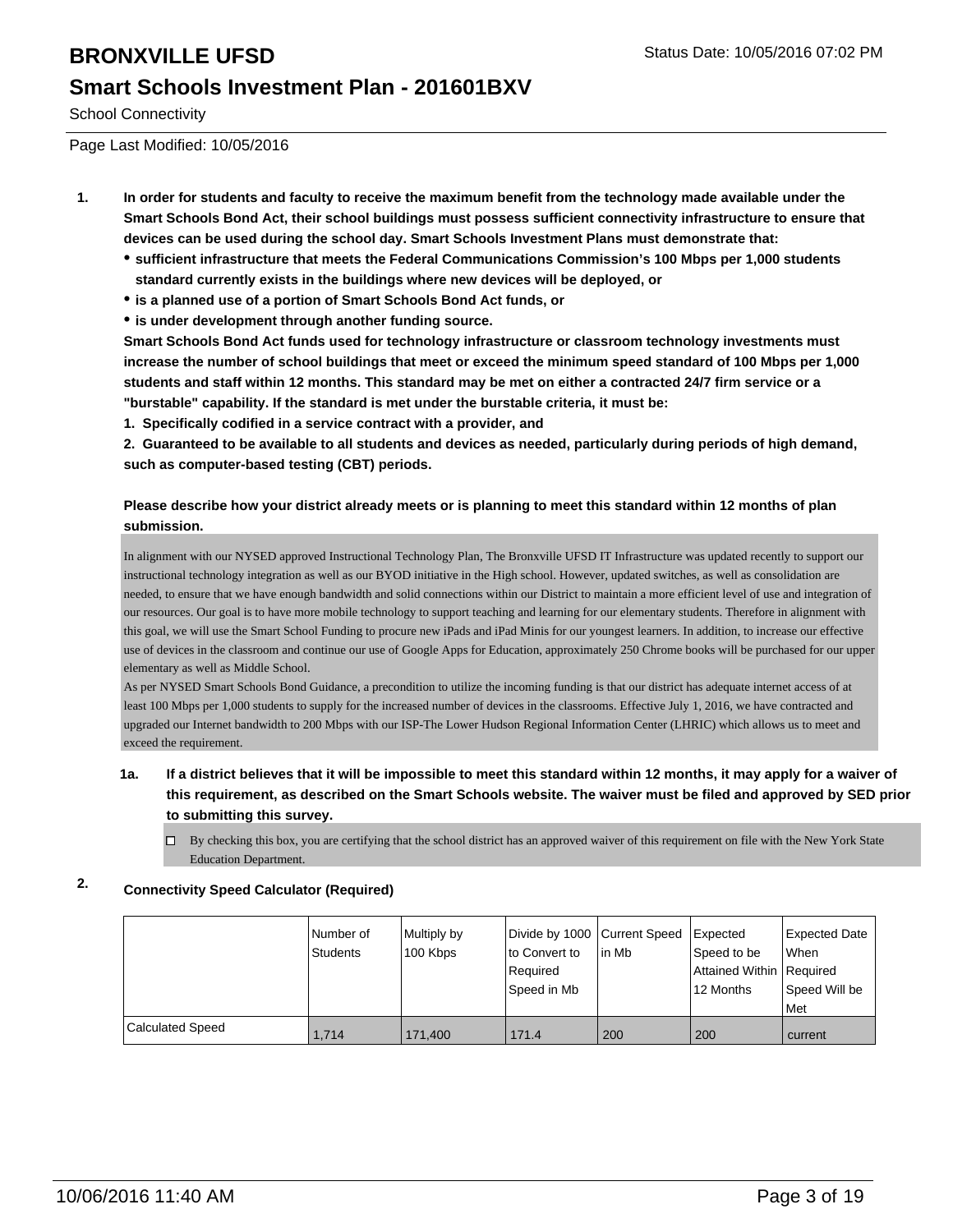School Connectivity

#### Page Last Modified: 10/05/2016

#### **3. Describe how you intend to use Smart Schools Bond Act funds for high-speed broadband and/or wireless connectivity projects in school buildings.**

In alignment with our Instructional Technology Plan already approved by NYSED and The Bronxville Promise Vision, the district plans to provide with a robust and updated school connectivity infrastructure to support teaching and learning in our schools.

We already completed multiple steps to provide with a network environment and connectivity infrastructure to support our teachers and students' learning. Consolidating the updates to our infrastructure for high-speed broadband and wireless connectivity will enable our district to achieve the goals of a robust and efficient infrastructure to support in classroom mobile learning devices and interactive functionalities.

Therefore, in alignment with our school connectivity goal and the goals of our instructional technology plan, we will use the Smart School Funding to complete our school connectivity infrastructure consolidation of switches and closet equipment/connectivity and then procure new iPads and iPad Minis for our youngest learners.

In addition, the robust and updated school connectivity infrastructure in place will allow for additional plans to increase our use of devices in the classroom via instructional platforms such Google Apps for Education. Approximately 250 Chromebooks will be purchased for our upper Elementary as well as Middle School students.

In summary, to fully utilize the connectivity and engagement features of our current and new devices in our buildings, we need to consolidate and ensure that our switch and closet equipment is up to date.

#### **4. Describe the linkage between the district's District Instructional Technology Plan and the proposed projects. (There should be a link between your response to this question and your response to Question 1 in Part E. Curriculum and Instruction "What are the district's plans to use digital connectivity and technology to improve teaching and learning?)**

In alignment with our NYSED approved Instructional Technology Plan, The Bronxville UFSD IT Infrastructure was updated recently to support our instructional technology integration as well as our BYOD initiative in the High school. However, updated switches as well as consolidation are needed, to ensure that we have enough bandwidth and solid connections within our District to maintain a more efficient level of use and integration of our

resources.

Our plan as stated in our NYSED approved Instructional Technology Plan reads: "The district's plan outline opportunities for more online collaboration, more professional development for teachers in using online spaces in addition to professional development for teachers to learn morea bout using media in teaching and learning. The district will also provide more devices as we move toward a 1-1 environment, ensure quality high speed internet access and rich content available in and out of school."

**5. If the district wishes to have students and staff access the Internet from wireless devices within the school building, or in close proximity to it, it must first ensure that it has a robust Wi-Fi network in place that has sufficient bandwidth to meet user demand.**

#### **Please describe how you have quantified this demand and how you plan to meet this demand.**

Our ISP The Lower Hudson Regional Information Center (LHRIC) has provided with multiple applications to monitor and quantify our bandwidth usage as well as increased demand when purchasing additional devices. We have confirmed with our RIC that burstable capabilities supported by our robust WiFi network will meet and exceed the user demand for connectivity in our buildings.

Currently we have completed all upgrades needed for our WiFi and we are ready for the usage and demand at the time the new devices come into place and also during times of computer based testing (field testing and operational as NYSED will determine).

#### **6. As indicated on Page 5 of the guidance, the Office of Facilities Planning will have to conduct a preliminary review of all capital projects, including connectivity projects.**

**Please indicate on a separate row each project number given to you by the Office of Facilities Planning.**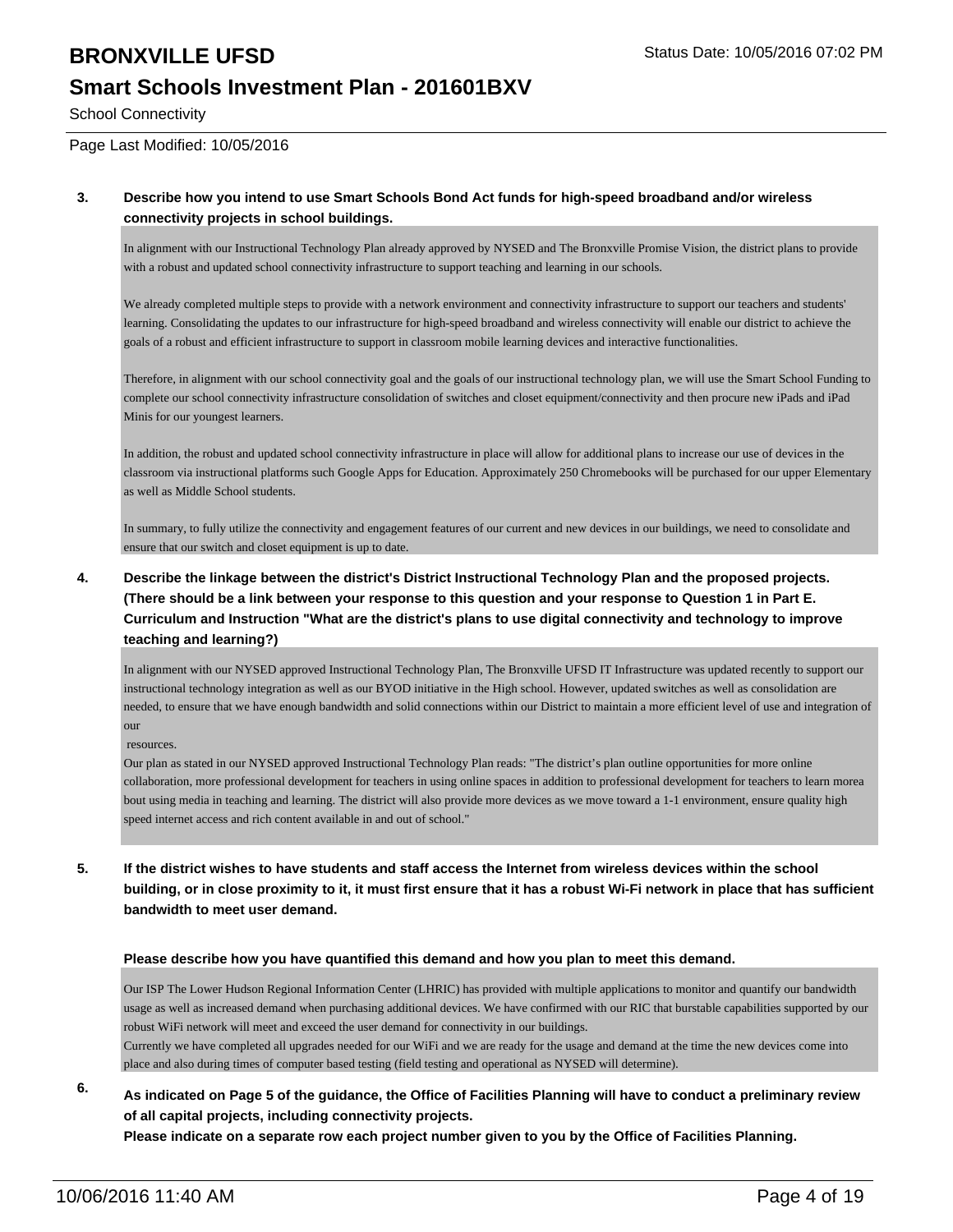## **Smart Schools Investment Plan - 201601BXV**

School Connectivity

Page Last Modified: 10/05/2016

Project Number 66-03-03-03-0-001-BA1

**7. Certain high-tech security and connectivity infrastructure projects may be eligible for an expedited review process as determined by the Office of Facilities Planning.**

**Was your project deemed eligible for streamlined review?**

Yes

**7a. Districts that choose the Streamlined Review Process will be required to certify that they have reviewed all installations with their licensed architect or engineer of record and provide that person's name and license number. The licensed professional must review the products and proposed method of installation prior to implementation and review the work during and after completion in order to affirm that the work was codecompliant, if requested.**

I certify that I have reviewed all installations with a licensed architect or engineer of record.

**8. Include the name and license number of the architect or engineer of record.**

| <sup>1</sup> Name  | I License Number |
|--------------------|------------------|
| <b>Eric Wilson</b> | 30521            |

**9. If you are submitting an allocation for School Connectivity complete this table. Note that the calculated Total at the bottom of the table must equal the Total allocation for this category that you entered in the SSIP Overview overall budget.** 

|                                            | Sub-<br>Allocation |
|--------------------------------------------|--------------------|
| Network/Access Costs                       | 5,928              |
| <b>Outside Plant Costs</b>                 | (No Response)      |
| School Internal Connections and Components | 15,500             |
| <b>Professional Services</b>               | (No Response)      |
| Testing                                    | (No Response)      |
| <b>Other Upfront Costs</b>                 | (No Response)      |
| <b>Other Costs</b>                         | (No Response)      |
| Totals:                                    | 21,428             |

**10. Please detail the type, quantity, per unit cost and total cost of the eligible items under each sub-category. This is especially important for any expenditures listed under the "Other" category. All expenditures must be eligible for tax-exempt financing to be reimbursed through the SSBA. Sufficient detail must be provided so that we can verify this is the case. If you have any questions, please contact us directly through smartschools@nysed.gov. NOTE: Wireless Access Points should be included in this category, not under Classroom Educational Technology, except those that will be loaned/purchased for nonpublic schools.**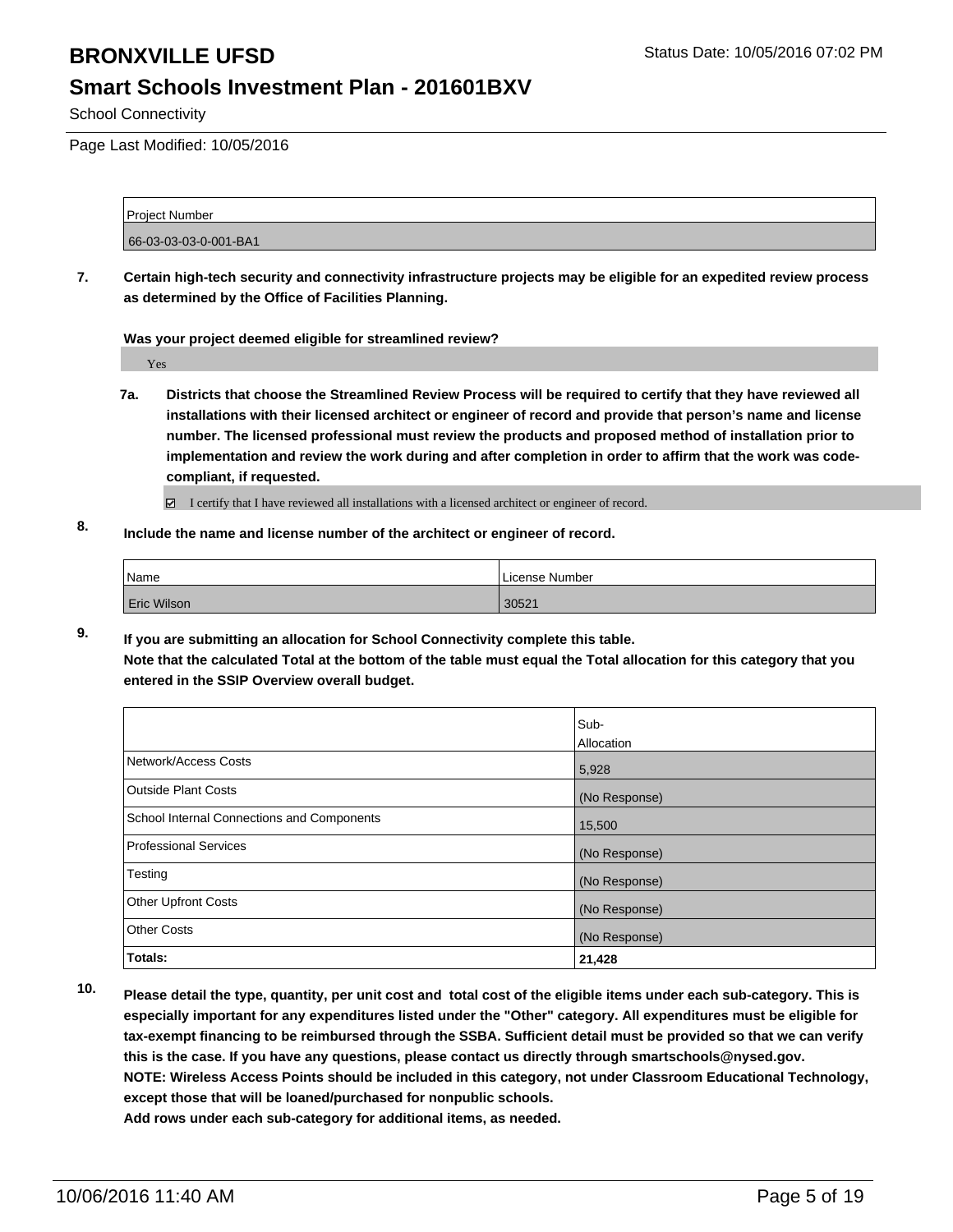# **Smart Schools Investment Plan - 201601BXV**

School Connectivity

Page Last Modified: 10/05/2016

| Select the allowable expenditure | Item to be purchased           | Quantity | Cost per Item | <b>Total Cost</b> |
|----------------------------------|--------------------------------|----------|---------------|-------------------|
| type.                            |                                |          |               |                   |
| Repeat to add another item under |                                |          |               |                   |
| each type.                       |                                |          |               |                   |
| Network/Access Costs             | Switch replacement End of Life |          | 5,928         | 5.928             |
| <b>Connections/Components</b>    | Switch consolidation in closet |          | 14,000        | 14,000            |
| <b>Connections/Components</b>    | Cables for connectivity        |          | 1,500         | 1,500             |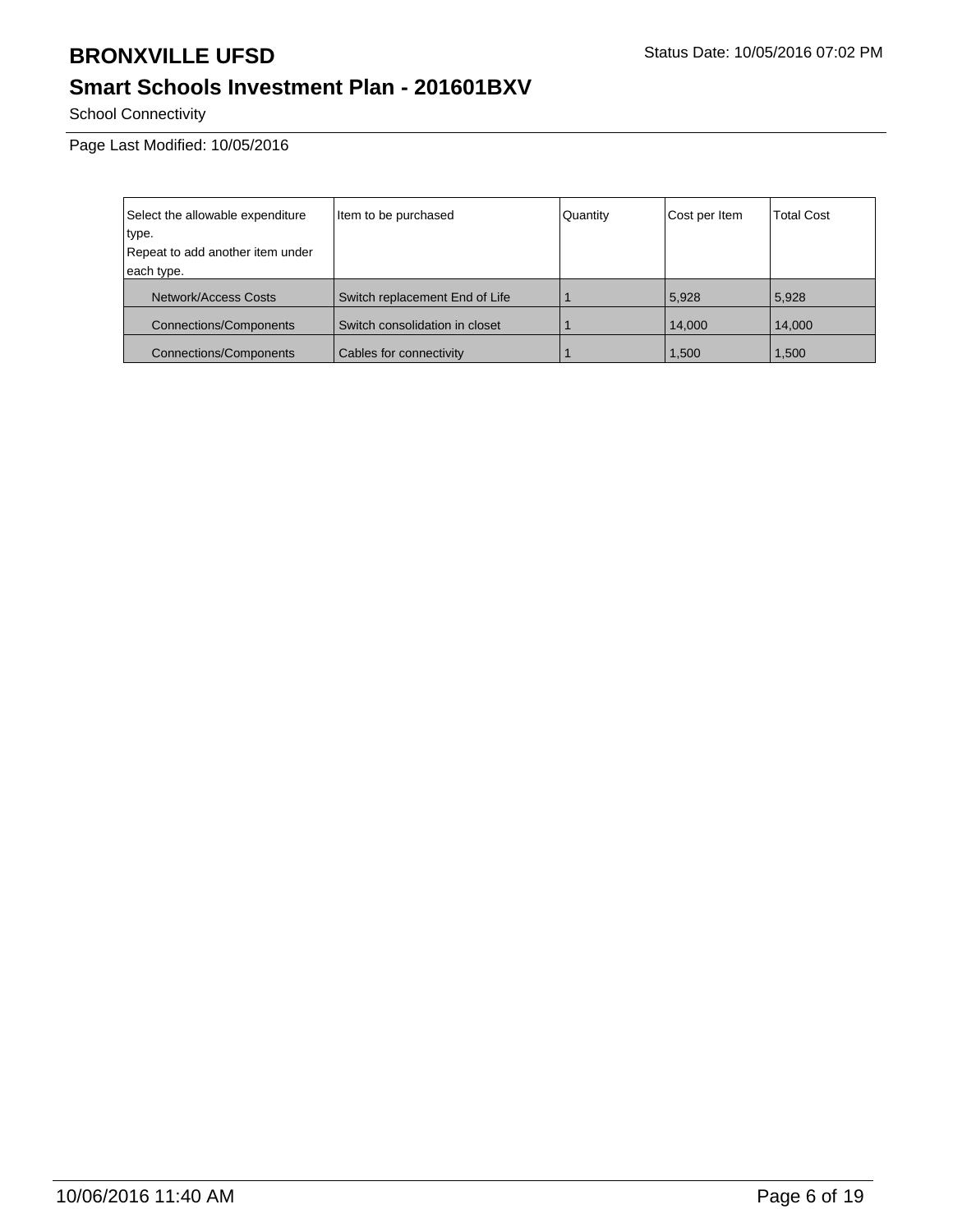## **Smart Schools Investment Plan - 201601BXV**

Community Connectivity (Broadband and Wireless)

Page Last Modified: 10/05/2016

**1. Describe how you intend to use Smart Schools Bond Act funds for high-speed broadband and/or wireless connectivity projects in the community.**

(No Response)

**2. Please describe how the proposed project(s) will promote student achievement and increase student and/or staff access to the Internet in a manner that enhances student learning and/or instruction outside of the school day and/or school building.**

(No Response)

**3. Community connectivity projects must comply with all the necessary local building codes and regulations (building and related permits are not required prior to plan submission).**

 $\Box$  I certify that we will comply with all the necessary local building codes and regulations.

**4. Please describe the physical location of the proposed investment.**

(No Response)

**5. Please provide the initial list of partners participating in the Community Connectivity Broadband Project, along with their Federal Tax Identification (Employer Identification) number.**

| <b>Project Partners</b> | Federal ID#   |
|-------------------------|---------------|
| (No Response)           | (No Response) |

**6. If you are submitting an allocation for Community Connectivity, complete this table. Note that the calculated Total at the bottom of the table must equal the Total allocation for this category that you entered in the SSIP Overview overall budget.**

|                                    | Sub-Allocation |
|------------------------------------|----------------|
| Network/Access Costs               | (No Response)  |
| <b>Outside Plant Costs</b>         | (No Response)  |
| Tower Costs                        | (No Response)  |
| <b>Customer Premises Equipment</b> | (No Response)  |
| <b>Professional Services</b>       | (No Response)  |
| Testing                            | (No Response)  |
| <b>Other Upfront Costs</b>         | (No Response)  |
| <b>Other Costs</b>                 | (No Response)  |
| Totals:                            | 0              |

**7. Please detail the type, quantity, per unit cost and total cost of the eligible items under each sub-category. This is especially important for any expenditures listed under the "Other" category. All expenditures must be capital-bond eligible to be reimbursed through the SSBA. If you have any questions, please contact us directly through smartschools@nysed.gov.**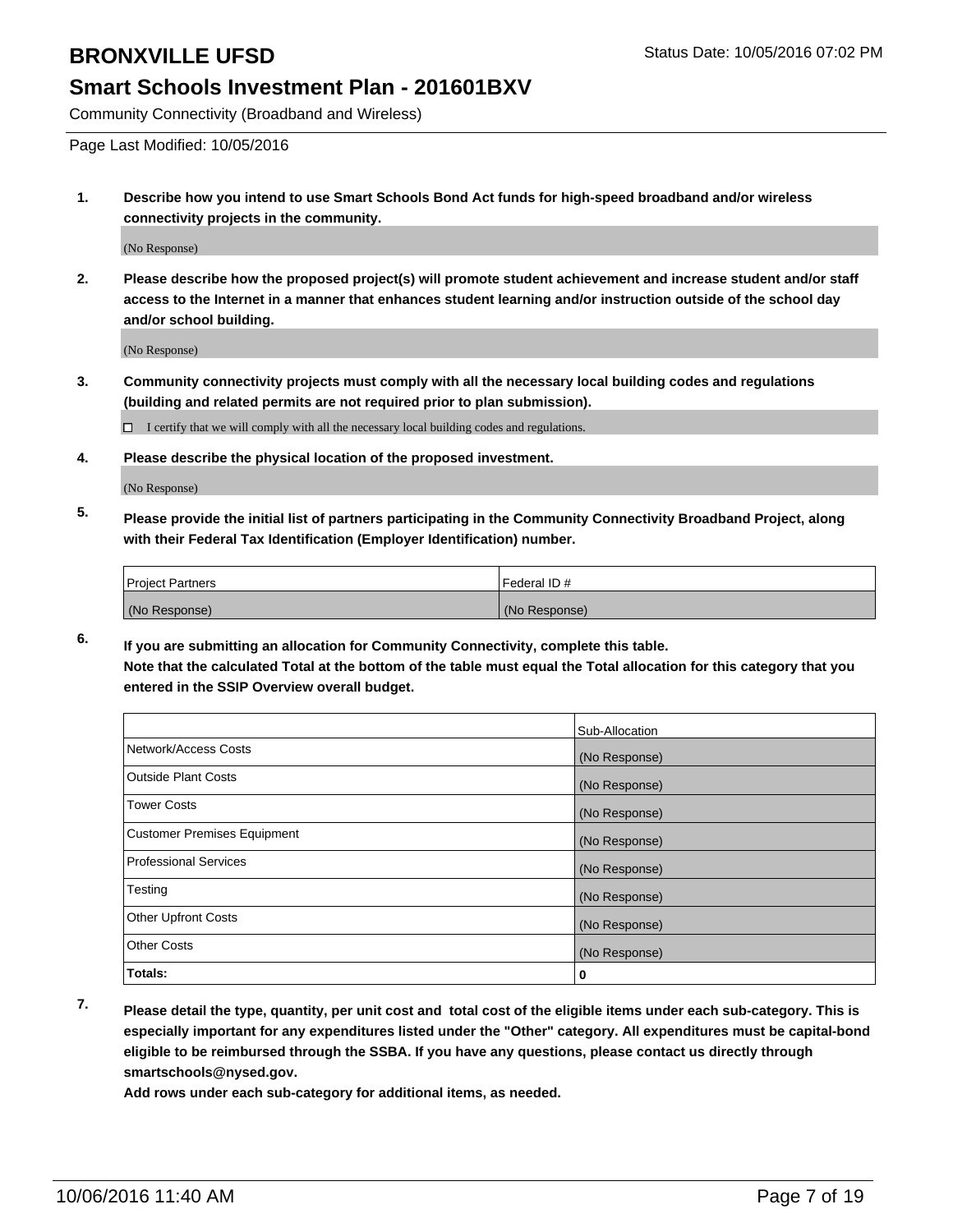# **Smart Schools Investment Plan - 201601BXV**

Community Connectivity (Broadband and Wireless)

Page Last Modified: 10/05/2016

| Select the allowable expenditure | Item to be purchased | Quantity      | Cost per Item | Total Cost    |
|----------------------------------|----------------------|---------------|---------------|---------------|
| type.                            |                      |               |               |               |
| Repeat to add another item under |                      |               |               |               |
| each type.                       |                      |               |               |               |
| (No Response)                    | (No Response)        | (No Response) | (No Response) | (No Response) |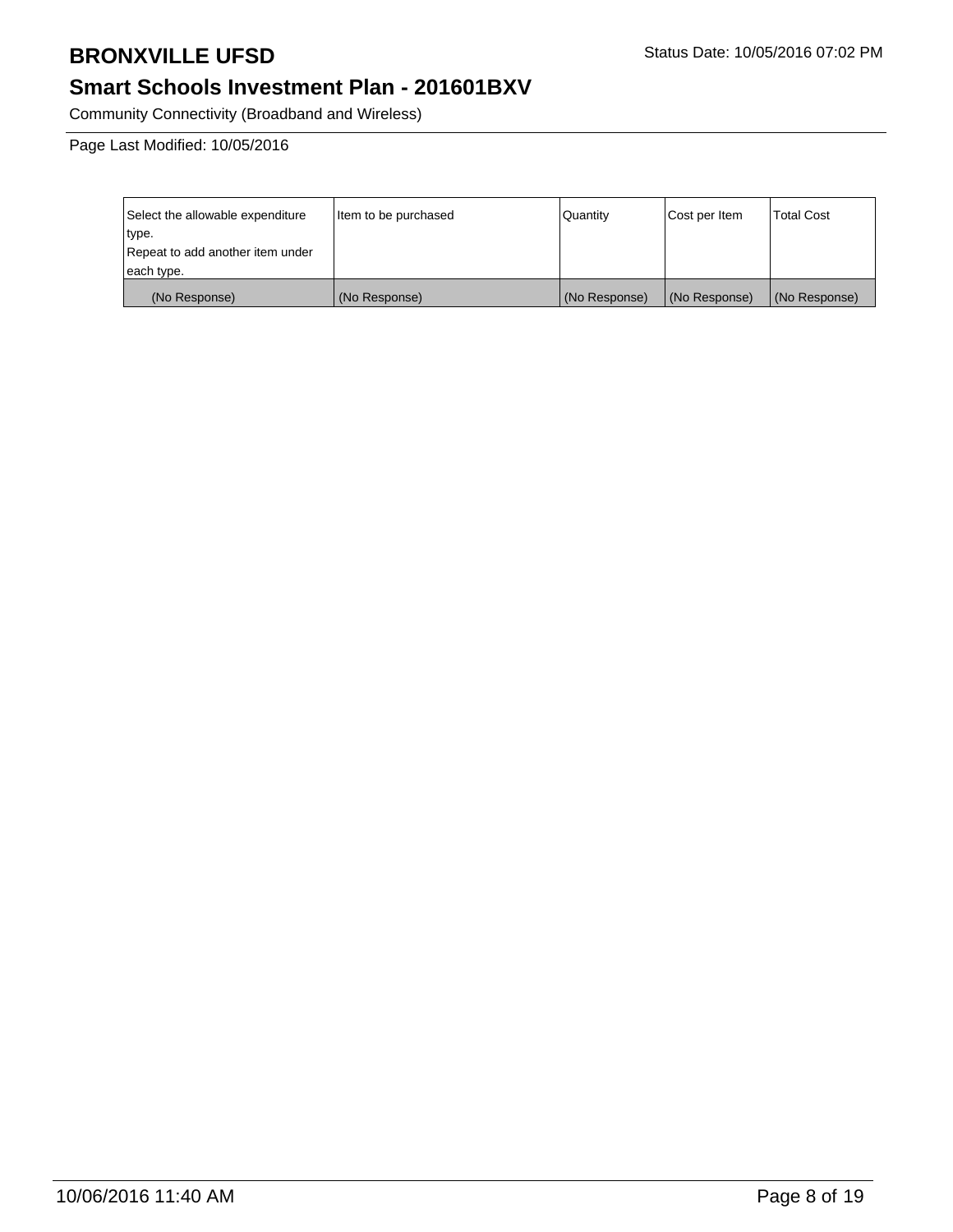## **Smart Schools Investment Plan - 201601BXV**

Classroom Learning Technology

Page Last Modified: 10/05/2016

**1. In order for students and faculty to receive the maximum benefit from the technology made available under the Smart Schools Bond Act, their school buildings must possess sufficient connectivity infrastructure to ensure that devices can be used during the school day. Smart Schools Investment Plans must demonstrate that sufficient infrastructure that meets the Federal Communications Commission's 100 Mbps per 1,000 students standard currently exists in the buildings where new devices will be deployed, or is a planned use of a portion of Smart Schools Bond Act funds, or is under development through another funding source.**

**Smart Schools Bond Act funds used for technology infrastructure or classroom technology investments must increase the number of school buildings that meet or exceed the minimum speed standard of 100 Mbps per 1,000 students and staff within 12 months. This standard may be met on either a contracted 24/7 firm service or a "burstable" capability. If the standard is met under the burstable criteria, it must be:**

**1. Specifically codified in a service contract with a provider, and**

**2. Guaranteed to be available to all students and devices as needed, particularly during periods of high demand, such as computer-based testing (CBT) periods.**

**Please describe how your district already meets or is planning to meet this standard within 12 months of plan submission.**

In alignment with our NYSED approved Instructional Technology Plan, The Bronxville UFSD IT Infrastructure was updated recently to support our instructional technology integration as well as our BYOD initiative in the High school. However, updated switches, as well as consolidation are needed, to ensure that we have enough bandwidth and solid connections within our District to maintain a more efficient level of use and integration of our resources. Our goal is to have more mobile technology to support teaching and learning for our elementary students. Therefore, in alignment with this goal, we will use the Smart School Funding to procure new iPads and iPad Minis for our youngest learners. In addition, to increase our effective use of devices in the classroom and continue our use of Google Apps for Education, approximately 250 Chromebooks will be purchased for our upper elementary as well as Middle School.

As per NYSED Smart Schools Bond Guidance, a precondition to utilize the incoming funding is that our district has adequate internet access of at least 100 Mbps per 1,000 students to supply for the increased number of devices in the classrooms. Effective July 1, 2016, we have contracted and upgraded our Internet bandwidth to 200Mbps with our ISP-The Lower Hudson Regional Information Center (LHRIC) which allows us to meet and exceed the requirement.

This plan is in direct alignment with our NYSED approved Technology Plan Survey 2015-2018 Vision and Goals for Technology for Instruction.

- **1a. If a district believes that it will be impossible to meet this standard within 12 months, it may apply for a waiver of this requirement, as described on the Smart Schools website. The waiver must be filed and approved by SED prior to submitting this survey.**
	- $\Box$  By checking this box, you are certifying that the school district has an approved waiver of this requirement on file with the New York State Education Department.

## **2. Connectivity Speed Calculator (Required)**

|                         | Number of<br>Students | Multiply by<br>100 Kbps | Divide by 1000 Current Speed Expected<br>Ito Convert to<br>Required<br>lSpeed in Mb | lin Mb | Speed to be<br>Attained Within   Required<br>12 Months | Expected Date<br><b>When</b><br>Speed Will be<br>l Met |
|-------------------------|-----------------------|-------------------------|-------------------------------------------------------------------------------------|--------|--------------------------------------------------------|--------------------------------------------------------|
| <b>Calculated Speed</b> | 1.714                 | 171,400                 | 171.4                                                                               | 200    | 200                                                    | current                                                |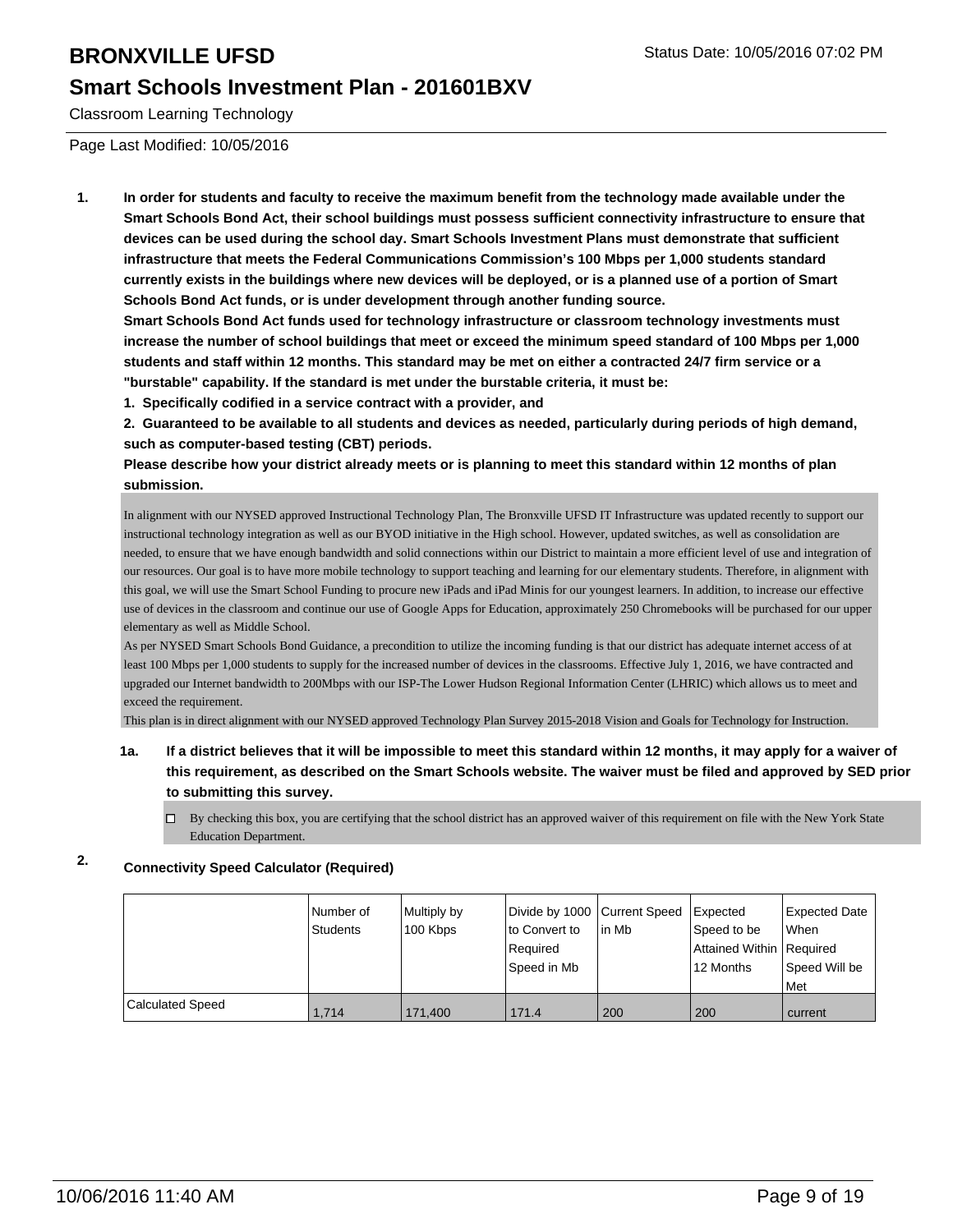## **Smart Schools Investment Plan - 201601BXV**

Classroom Learning Technology

Page Last Modified: 10/05/2016

**3. If the district wishes to have students and staff access the Internet from wireless devices within the school building, or in close proximity to it, it must first ensure that it has a robust Wi-Fi network in place that has sufficient bandwidth to meet user demand.**

**Please describe how you have quantified this demand and how you plan to meet this demand.**

As per NYSED Smart Schools Bond Guidance a precondition to utilize the incoming funding is that the district has adequate internet access of at least 100 Mbps per 1,000 students to supply for the increased number of devices in the classrooms. The District currently has a 100Mbps connection to the ISP - Lower Hudson Regional Information Center with capabilities up to 1000Mbps. We have plan to met and exceeds the standard set by FCC as soon as our internal closets undergo a consolidation and replacement of wiring in the core switches to accomodate a more efficient distribution. The district will upgrade internal connections to adequatelysupport robust wireless connectivity Districtwide. Our Internet Service Provider (ISP) the Lower Hudson Regional Information Center provides with multiple tools to measure the usage and needs for additional bandwidth during times of demand. In order to ensure the infrastructure is up to date, it is our plan to replace existing cables for internal connections making our connectiivt more efficient. With the acquisition of 1 new core switch as well as consolidation and replacemet or existing wiring int he core closets, we will be able to attain better and improved connectivity to support instruction.

**4. All New York State public school districts are required to complete and submit an Instructional Technology Plan survey to the New York State Education Department in compliance with Section 753 of the Education Law and per Part 100.12 of the Commissioner's Regulations.**

**Districts that include educational technology purchases as part of their Smart Schools Investment Plan must have a submitted and approved Instructional Technology Plan survey on file with the New York State Education Department.**

- By checking this box, you are certifying that the school district has an approved Instructional Technology Plan survey on file with the New York State Education Department.
- **5. Describe the devices you intend to purchase and their compatibility with existing or planned platforms or systems. Specifically address the adequacy of each facility's electrical, HVAC and other infrastructure necessary to install and support the operation of the planned technology.**

The district's technology plan outlines opportunities for more online collaboration, more professional development for teachers in using online spaces in addition to professional development for teachers to learn morea bout using media in teaching and learning. The district will also provide more devices as we move toward a 1-1 environment, ensure quality high speed internet access and rich content available in and out of school. The Bronxville UFSD has adopted Google Apps for Education for the past two years and provided with Professional Development for teachers. The new devices will integrate seamlessly with the platform for instruction and our electrical infrastructure and facilities are ready to support new devices such as iPad Minis, Chromebooks, AIO PC Desktops, Interactive Smart TV and Carts for the devices.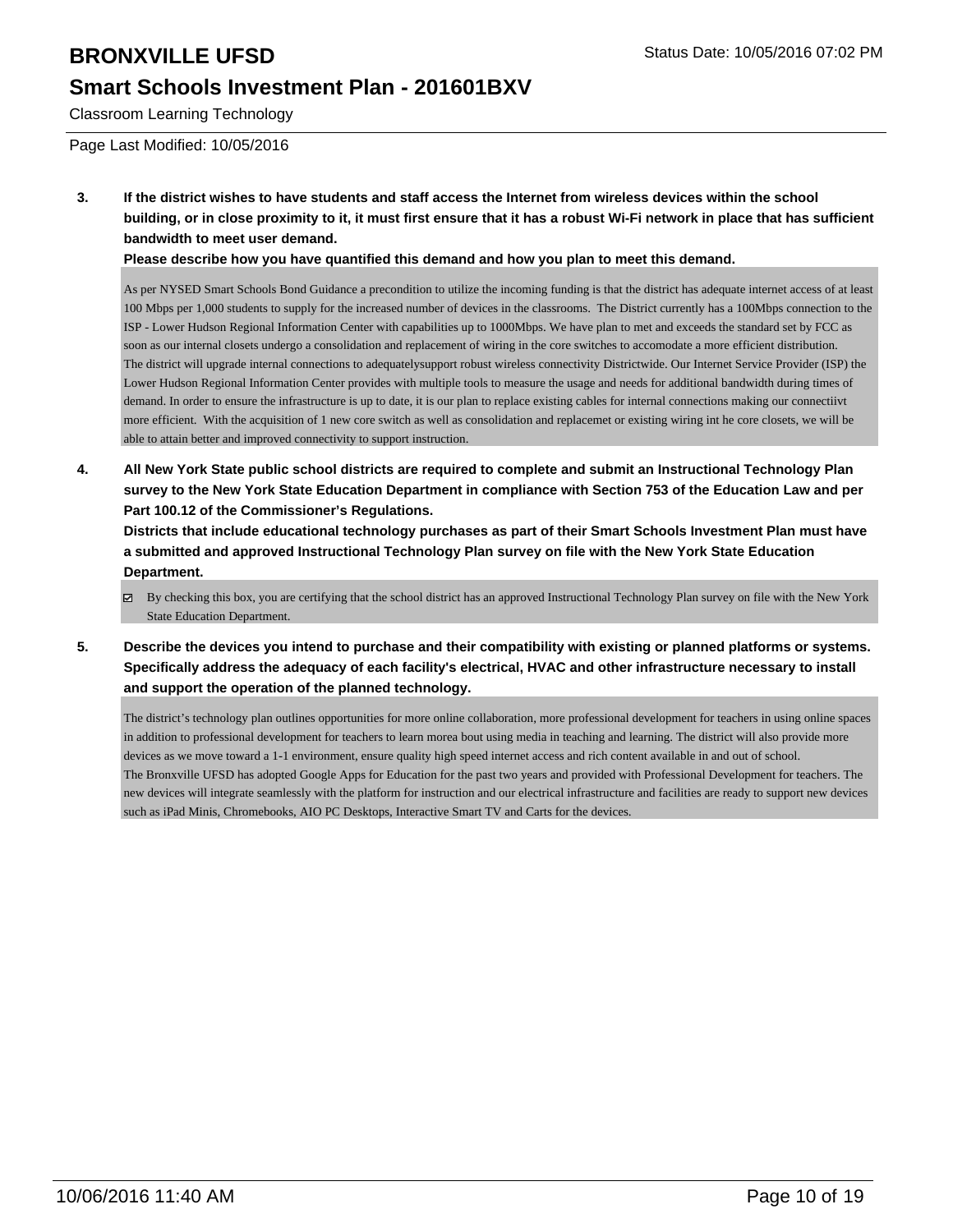## **Smart Schools Investment Plan - 201601BXV**

Classroom Learning Technology

Page Last Modified: 10/05/2016

- **6. Describe how the proposed technology purchases will:**
	- **> enhance differentiated instruction;**
	- **> expand student learning inside and outside the classroom;**
	- **> benefit students with disabilities and English language learners; and**
	- **> contribute to the reduction of other learning gaps that have been identified within the district.**

**The expectation is that districts will place a priority on addressing the needs of students who struggle to succeed in a rigorous curriculum. Responses in this section should specifically address this concern and align with the district's Instructional Technology Plan (in particular Question 2 of E. Curriculum and Instruction: "Does the district's instructional technology plan address the needs of students with disabilities to ensure equitable access to instruction, materials and assessments?" and Question 3 of the same section: "Does the district's instructional technology plan address the provision of assistive technology specifically for students with disabilities to ensure access to and participation in the general curriculum?"**

#### **Enhancing Differentiated Instruction**

The District's Instructional Technology Plan as approved by NYSED outlines opportunities for more online collaboration, more professional development for teachers in using online spaces in addition to professional development for teachers to learn more about using media in teaching and learning. The Bronxville UFSD understands Differentiation in Instruction as a framework or philosophy for effective teaching that involves providing all our students with different avenues to learning in terms of: acquiring content; processing, constructing, or making sense of ideas; and developing and using teaching materials and assessment measures so that all students within a classroom can learn effectively, regardless of differences in ability. Our students vary in culture, socioeconomic status, language, gender, motivation, ability/disability, personal interests and more, and teachers must be aware of these varieties as they plan curriculum. By considering varied learning needs, we consider that **Google Chrome books and IPADs provide with content that can be crafted to meet the demands of differentiated instruction, our teachers will have the ability to use Chrome books OS and IOS versatility to develop personalized instruction content and make it available via the cloud to all students in the classroom. This will provide with multiple opportunities and tools to help our student learn effectively and develop 21st Century Skills.**

#### **Expanding Student Learning inside and Outside the Classroom**

Research has proved that a consistent set of strategies to expand learning time programs can effectively improve a wide range of educational outcomes. These programs may also provide particular benefit to low-income, low-performing, ethnic minority or otherwise disadvantaged students. Our efforts to lengthen the school day or year via access anywhere and anytime to digital educational content help raise academic achievement, while providing out-of-school-time opportunities to boost achievement via homework completion, project-based learning, etc. but in all cases, the program quality and implementation are critically important. We are providing with the technology resources, curriculum and professional development to support these efforts. **The district will also provide more Google Chromebook and IPAD devices as we move toward a 1-1 environment, ensure quality high speed internet access and rich content available in and out of school. Google Chromebooks and IPADs mobility and versatile Operating System and educational features make teaching and learning inside and outside the classroom more efficient.**

**Instructional Technology Investments and Students with Disabilities and English Learners**

In compliance with Federal and State Regulations, The Bronxville UFSD provides instructional technology devices and support to all students with IEPs as well as accommodations to ensure they participate in the learning process. We are committed to address the needs of students with disabilities and ensure equitable access to all instructional and assessment materials. For example, if a student has technology support need or an assistive technology device listed in their IEP or 504 plan, the district makes accommodations as a priority for instructional and compliance purposes. The same attention we provide to English Learners as part of our efforts to provide with tools and access to digital learning to **all students** of the Bronxville UFSD. P**roviding with upgrades to our Network Infrastructure and WIFI as well as additional Google Chromebooks and IPAD devices, will ensure equal access for All Students to instructional technology tools, high speed internet access and rich content available in and out of school. Google Chromebooks and IPADs mobility and versatile Operating System and accessibility features will provide with added opportunities for students with disabilities and English Learner to have access to digital learning.** 

#### **Reduction/Elimination of Learning Gaps**

The Bronxville UFSD understands the need to reduce and or eliminate any learning gaps for our students. We believe that a presence of an achievement gap creates also an opportunity gap by allowing us to address in advance learning needs and academic progress for the student from a holistic approach that provide with the technology tools an access to digital learning materials. Our student promotion policies grade by grade support this goal. **Adding mobile learning devices such as Google Chromebook and IPADs to our classroom enable our staff and students equalizing the access to instructional technology for teaching and learning and development of 21st. Century Skills.**

Our School Report Card demonstrates these efforts through the years and the evidence of the work of our educators and students meeting the NYSED learning standards and achieving academic excellence by using and increase investment in instructional technology devices districtwide.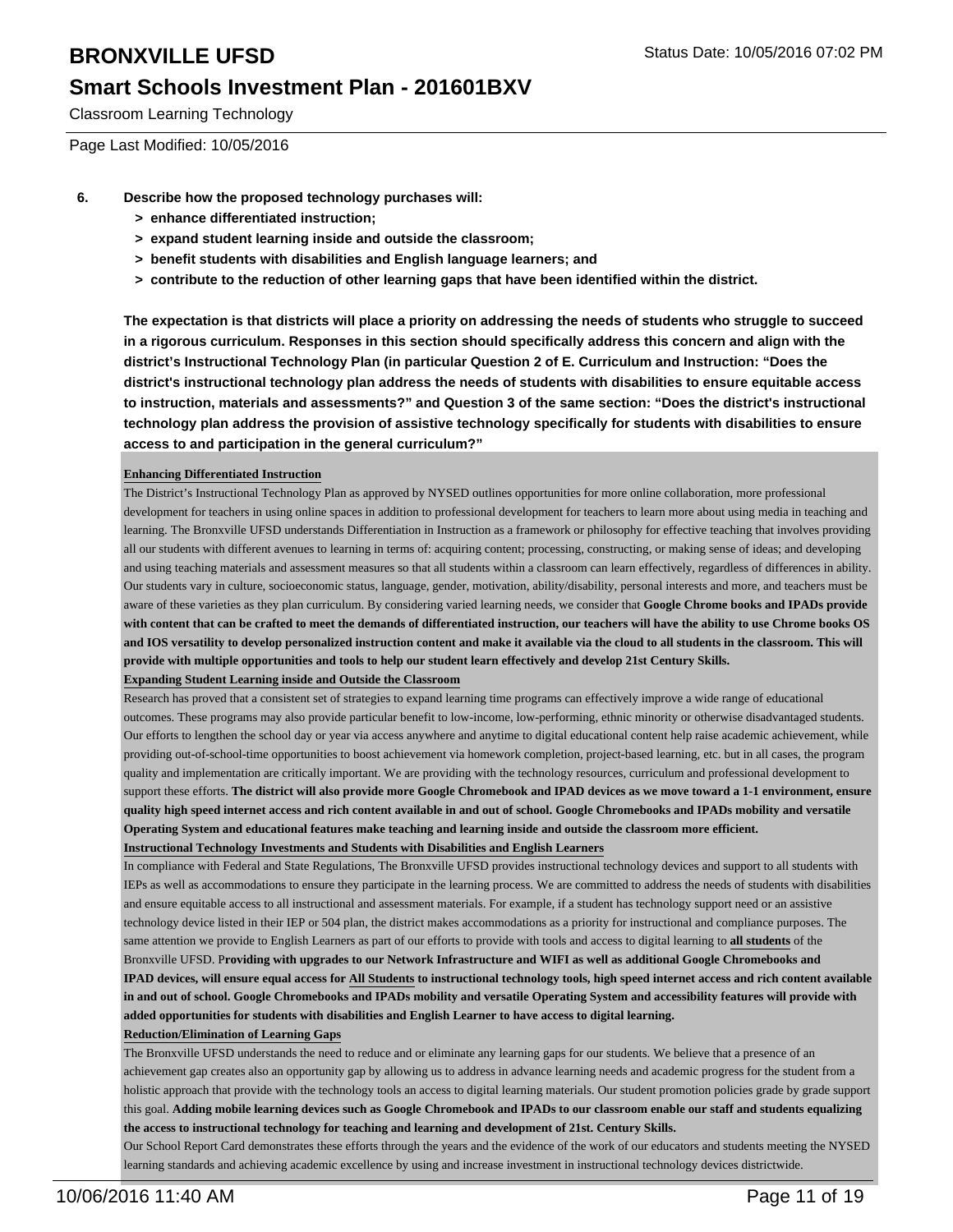## **Smart Schools Investment Plan - 201601BXV**

Classroom Learning Technology

#### Page Last Modified: 10/05/2016

http://data.nysed.gov/reportcard.php?instid=800000035636&year=2015&createreport=1&hscompleters=1&postgradcompleters=1&elemELA=1&ele mMATH=1&elemSci=1&secondELA=1&secondMATH=1&unweighted=1&gradrate=1

**7. Where appropriate, describe how the proposed technology purchases will enhance ongoing communication with parents and other stakeholders and help the district facilitate technology-based regional partnerships, including distance learning and other efforts.**

Google Apps for Education provides opportunities to collaborate and communicate with parents, teachers and community. Distance Learning are available for students via the high speed internet.

Many opportunities for online collaboration are enable via the SSBA funding for instructional technology by facilitating the interaction of students, teachers and parents.

**8. Describe the district's plan to provide professional development to ensure that administrators, teachers and staff can employ the technology purchased to enhance instruction successfully.**

**Note: This response should be aligned and expanded upon in accordance with your district's response to Question 1 of F. Professional Development of your Instructional Technology Plan: "Please provide a summary of professional development offered to teachers and staff, for the time period covered by this plan, to support technology to enhance teaching and learning. Please include topics, audience and method of delivery within your summary."**

In order to ensure that our administrators, teacchers and staff can employ the technology purchased to enhance instruction successfully, Professional Development will be implemented and intergraed in the following ways and with the following topics:

- Google Apps for Education K-12 Teachers and Staff
- Flipping the Classroom Middle and High School Teachers workshop and in class coaching
- Coding in the Classroom K-12 Teachers workshop and in class coaching
- Using Tablets in the Classroom Elementary Teachers workshop and in class coaching
- New Teacher Orientation New teachers
- Model Schools Innovation Workshop
- Teaching in a 1-1 or BYOD Environment

We will deliver this Professional Development 1-1 by appointments, small groups, grade levels, department meetings, team meetings as well as using superintendent conference days for larger implementations. We also offer after school courses based on teacher and staff interest. We also use a in class coaching model to model how to use the devices during the lesson.

- **9. Districts must contact the SUNY/CUNY teacher preparation program that supplies the largest number of the district's new teachers to request advice on innovative uses and best practices at the intersection of pedagogy and educational technology.**
	- $\boxtimes$  By checking this box, you certify that you have contacted the SUNY/CUNY teacher preparation program that supplies the largest number of your new teachers to request advice on these issues.
	- **9a. Please enter the name of the SUNY or CUNY Institution that you contacted.**

SUNY New Paltz

**9b. Enter the primary Institution phone number.**

845-257-2887

**9c. Enter the name of the contact person with whom you consulted and/or will be collaborating with on innovative uses of technology and best practices.**

Kiersten Greene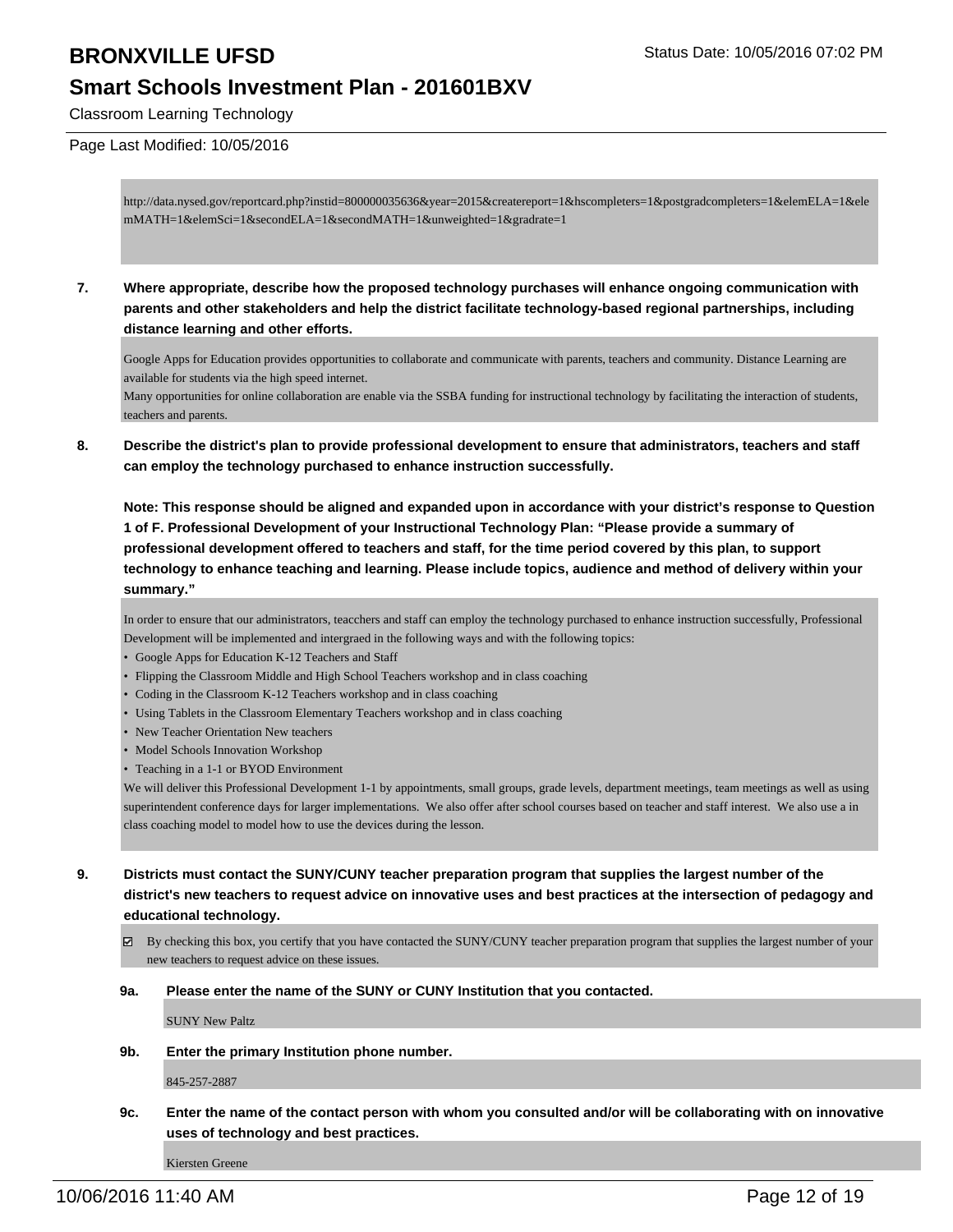## **Smart Schools Investment Plan - 201601BXV**

Classroom Learning Technology

Page Last Modified: 10/05/2016

**10. A district whose Smart Schools Investment Plan proposes the purchase of technology devices and other hardware must account for nonpublic schools in the district.**

**Are there nonpublic schools within your school district?**

**冈** Yes

 $\square$  No

**10a. Describe your plan to loan purchased hardware to nonpublic schools within your district. The plan should use your district's nonpublic per-student loan amount calculated below, within the framework of the guidance. Please enter the date by which nonpublic schools must request classroom technology items. Also, specify in your response the devices that the nonpublic schools have requested, as well as in the in the Budget and the Expenditure Table at the end of the page.**

We have two nonpublic schools in the geographical area of Bronxville UFSD, both schools have agreed to the purchase of Chromebooks with their allocations as part of the SSBA device loaning program. The SSBA Loaning Program will include an application process for the loan of instructional mobile devices, the process will begin during the month of July at the beginning of each school year. A simplified application indicating the number of devices to be loaned and inventory control information for each device will be the first step. We expect to have a public school district staff member verify and confirm inventory of devices loaned to the Nonpublic School in their premises every school year applicable to all equipment purchased via the SSBA funds (Summer Inventory Verification/Control). During the acquisition process, the Public School District will provide for adequate support and contract directly for accidental damage insurance for the devices that will remain as property of the public school. The Bronxville UFSD has signed Annual Support Contracts with the LHRIC as part of our regular budgeting process and BOCES-LHRIC Service contracts with local funds. These contracts will provide for monitoring and upgrades every time the district performs an inventory/verification control on the devices.

**10b. A final Smart Schools Investment Plan cannot be approved until school authorities have adopted regulations specifying the date by which requests from nonpublic schools for the purchase and loan of Smart Schools Bond Act classroom technology must be received by the district.**

 $\boxtimes$  By checking this box, you certify that you have such a plan and associated regulations in place that have been made public.

#### **11. Nonpublic Classroom Technology Loan Calculator**

**The Smart Schools Bond Act provides that any Classroom Learning Technology purchases made using Smart Schools funds shall be lent, upon request, to nonpublic schools in the district. However, no school district shall be required to loan technology in amounts greater than the total obtained and spent on technology pursuant to the Smart Schools Bond Act and the value of such loan may not exceed the total of \$250 multiplied by the nonpublic school enrollment in the base year at the time of enactment. See:**

**http://www.p12.nysed.gov/mgtserv/smart\_schools/docs/Smart\_Schools\_Bond\_Act\_Guidance\_04.27.15\_Final.pdf.**

|                                       | 1. Classroom<br>Technology<br>Sub-allocation | 2. Public<br>Enrollment<br>$(2014-15)$ | 3. Nonpublic<br>Enrollment<br>$(2014 - 15)$ | 4. Sum of<br>Public and<br>Nonpublic<br>l Enrollment | 15. Total Per<br>Pupil Sub-<br>lallocation | 6. Total<br>Nonpublic Loan<br>Amount |
|---------------------------------------|----------------------------------------------|----------------------------------------|---------------------------------------------|------------------------------------------------------|--------------------------------------------|--------------------------------------|
| Calculated Nonpublic Loan<br>  Amount | 151,203                                      | 1.714                                  | 498                                         | 2,212                                                | 68                                         | 33.864                               |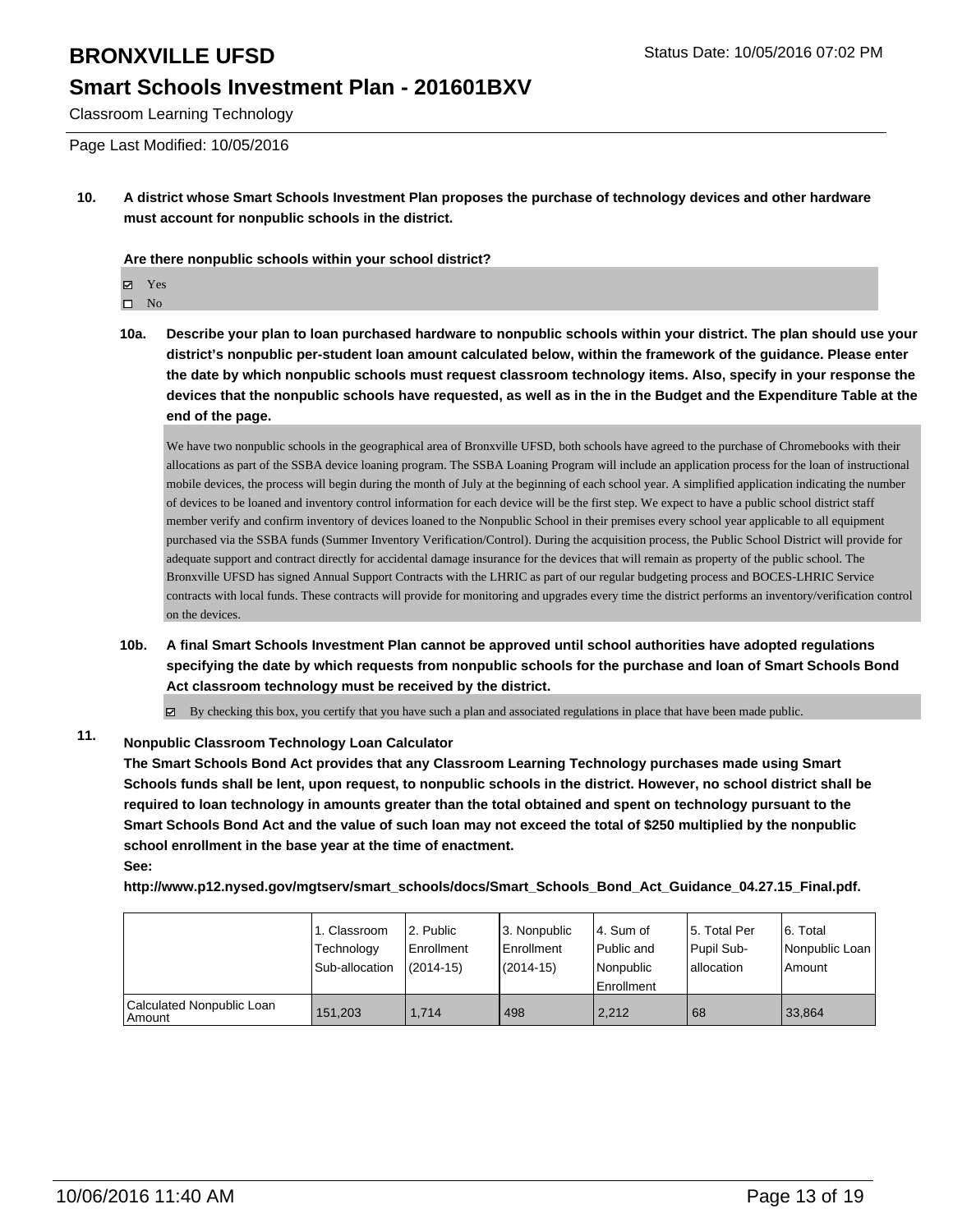## **Smart Schools Investment Plan - 201601BXV**

Classroom Learning Technology

Page Last Modified: 10/05/2016

**12. To ensure the sustainability of technology purchases made with Smart Schools funds, districts must demonstrate a long-term plan to maintain and replace technology purchases supported by Smart Schools Bond Act funds. This sustainability plan shall demonstrate a district's capacity to support recurring costs of use that are ineligible for Smart Schools Bond Act funding such as device maintenance, technical support, Internet and wireless fees, maintenance of hotspots, staff professional development, building maintenance and the replacement of incidental items. Further, such a sustainability plan shall include a long-term plan for the replacement of purchased devices and equipment at the end of their useful life with other funding sources.**

 $\boxtimes$  By checking this box, you certify that the district has a sustainability plan as described above.

**13. Districts must ensure that devices purchased with Smart Schools Bond funds will be distributed, prepared for use, maintained and supported appropriately. Districts must maintain detailed device inventories in accordance with generally accepted accounting principles.**

By checking this box, you certify that the district has a distribution and inventory management plan and system in place.

**14. If you are submitting an allocation for Classroom Learning Technology complete this table. Note that the calculated Total at the bottom of the table must equal the Total allocation for this category that you entered in the SSIP Overview overall budget.**

|                         | Sub-Allocation |
|-------------------------|----------------|
| Interactive Whiteboards | 0              |
| Computer Servers        |                |
| Desktop Computers       | 1,624          |
| Laptop Computers        | 83,139         |
| <b>Tablet Computers</b> | 50,755         |
| Other Costs             | 15,685         |
| <b>Totals:</b>          | 151,203        |

**15. Please detail the type, quantity, per unit cost and total cost of the eligible items under each sub-category. This is especially important for any expenditures listed under the "Other" category. All expenditures must be capital-bond eligible to be reimbursed through the SSBA. If you have any questions, please contact us directly through smartschools@nysed.gov.**

**Please specify in the "Item to be Purchased" field which specific expenditures and items are planned to meet the district's nonpublic loan requirement, if applicable.**

**NOTE: Wireless Access Points that will be loaned/purchased for nonpublic schools should ONLY be included in this category, not under School Connectivity, where public school districts would list them.**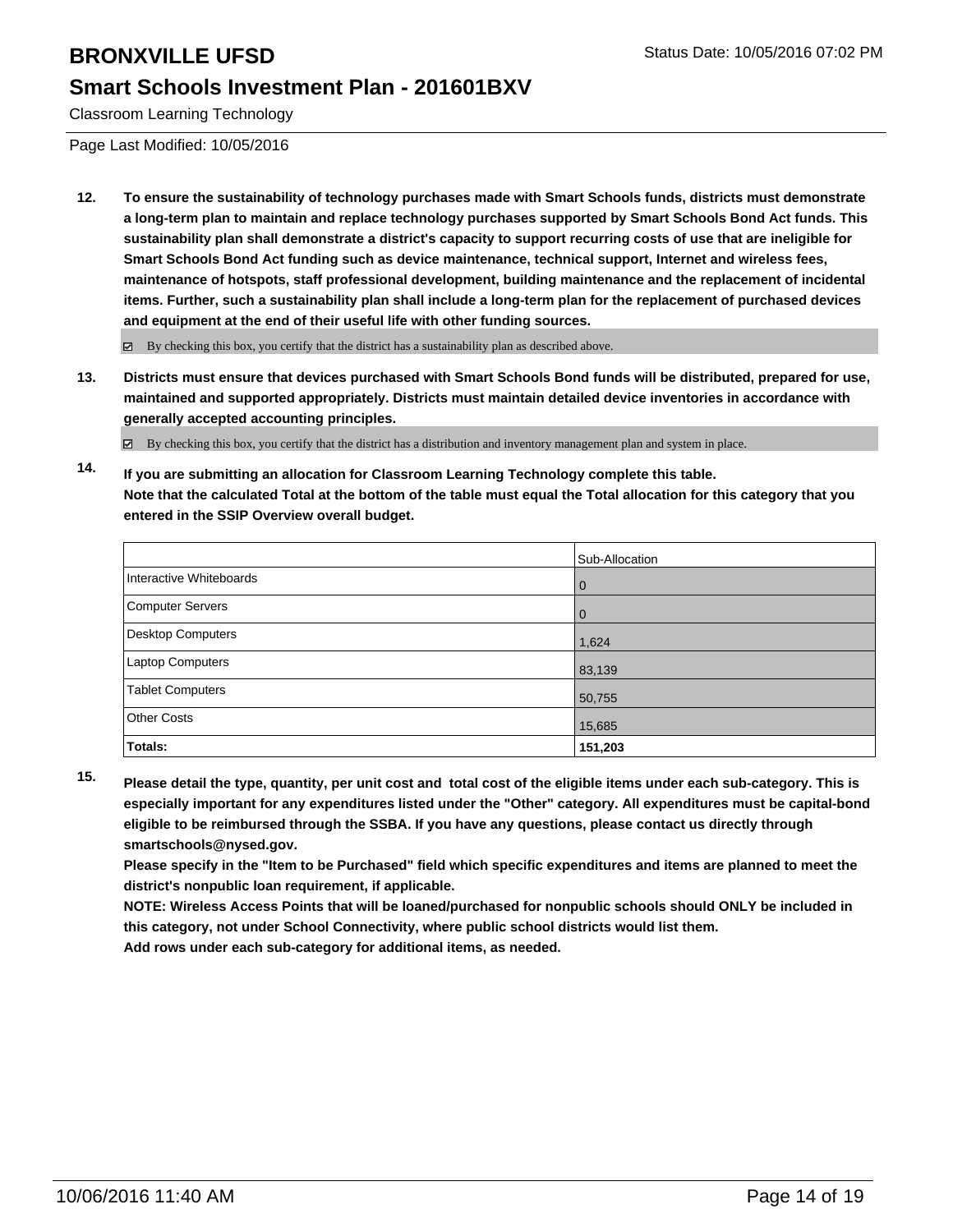# **Smart Schools Investment Plan - 201601BXV**

Classroom Learning Technology

Page Last Modified: 10/05/2016

| Select the allowable expenditure | Item to be Purchased             | Quantity | Cost per Item | <b>Total Cost</b> |
|----------------------------------|----------------------------------|----------|---------------|-------------------|
| type.                            |                                  |          |               |                   |
| Repeat to add another item under |                                  |          |               |                   |
| each type.                       |                                  |          |               |                   |
| <b>Laptop Computers</b>          | <b>Chromebooks Public School</b> | 219      | 225           | 49.275            |
| <b>Tablet Computers</b>          | iPads                            | 97       | 523           | 50,755            |
| <b>Other Costs</b>               | <b>Carts for Chromebooks</b>     |          | 1,598         | 11,185            |
| <b>Laptop Computers</b>          | Chromebooks Non Pub School       | 144      | 235           | 33.864            |
| <b>Desktop Computers</b>         | AIO Desktop PC                   | 2        | 812           | 1,624             |
| <b>Other Costs</b>               | Interactive Smart TV             |          | 4.500         | 4.500             |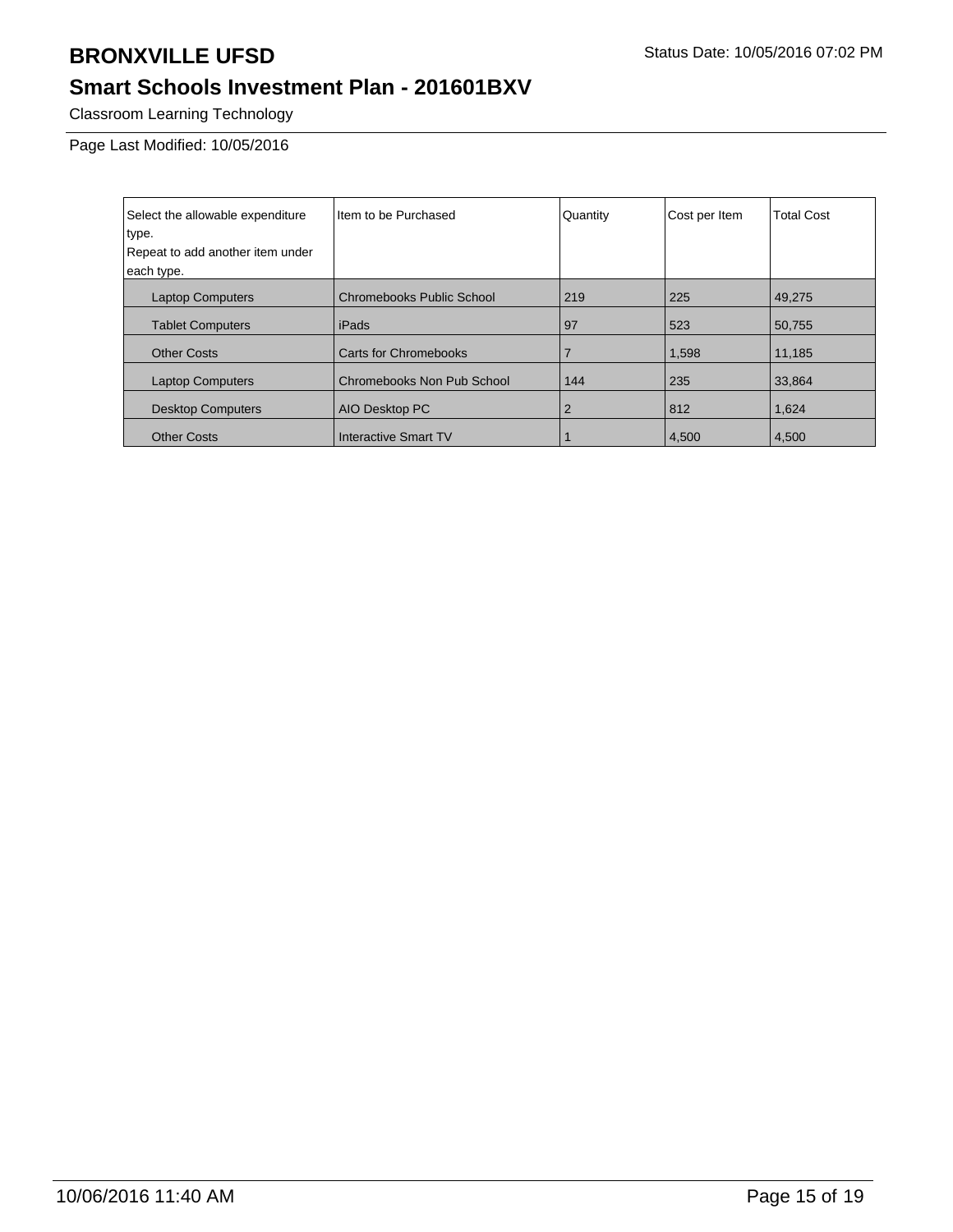Pre-Kindergarten Classrooms

Page Last Modified: 04/13/2016

**1. Provide information regarding how and where the district is currently serving pre-kindergarten students and justify the need for additional space with enrollment projections over 3 years.**

(No Response)

- **2. Describe the district's plan to construct, enhance or modernize education facilities to accommodate prekindergarten programs. Such plans must include:**
	- **Specific descriptions of what the district intends to do to each space;**
	- **An affirmation that pre-kindergarten classrooms will contain a minimum of 900 square feet per classroom;**
	- **The number of classrooms involved;**
	- **The approximate construction costs per classroom; and**
	- **Confirmation that the space is district-owned or has a long-term lease that exceeds the probable useful life of the improvements.**

(No Response)

**3. Smart Schools Bond Act funds may only be used for capital construction costs. Describe the type and amount of additional funds that will be required to support ineligible ongoing costs (e.g. instruction, supplies) associated with any additional pre-kindergarten classrooms that the district plans to add.**

(No Response)

**4. All plans and specifications for the erection, repair, enlargement or remodeling of school buildings in any public school district in the State must be reviewed and approved by the Commissioner. Districts that plan capital projects using their Smart Schools Bond Act funds will undergo a Preliminary Review Process by the Office of Facilities Planning.**

**Please indicate on a separate row each project number given to you by the Office of Facilities Planning.**

| Project Number |  |
|----------------|--|
| (No Response)  |  |

**5. If you have made an allocation for Pre-Kindergarten Classrooms, complete this table.**

**Note that the calculated Total at the bottom of the table must equal the Total allocation for this category that you entered in the SSIP Overview overall budget.**

|                                          | Sub-Allocation |
|------------------------------------------|----------------|
| Construct Pre-K Classrooms               | (No Response)  |
| Enhance/Modernize Educational Facilities | (No Response)  |
| Other Costs                              | (No Response)  |
| Totals:                                  |                |

**6. Please detail the type, quantity, per unit cost and total cost of the eligible items under each sub-category. This is especially important for any expenditures listed under the "Other" category. All expenditures must be capital-bond eligible to be reimbursed through the SSBA. If you have any questions, please contact us directly through smartschools@nysed.gov.**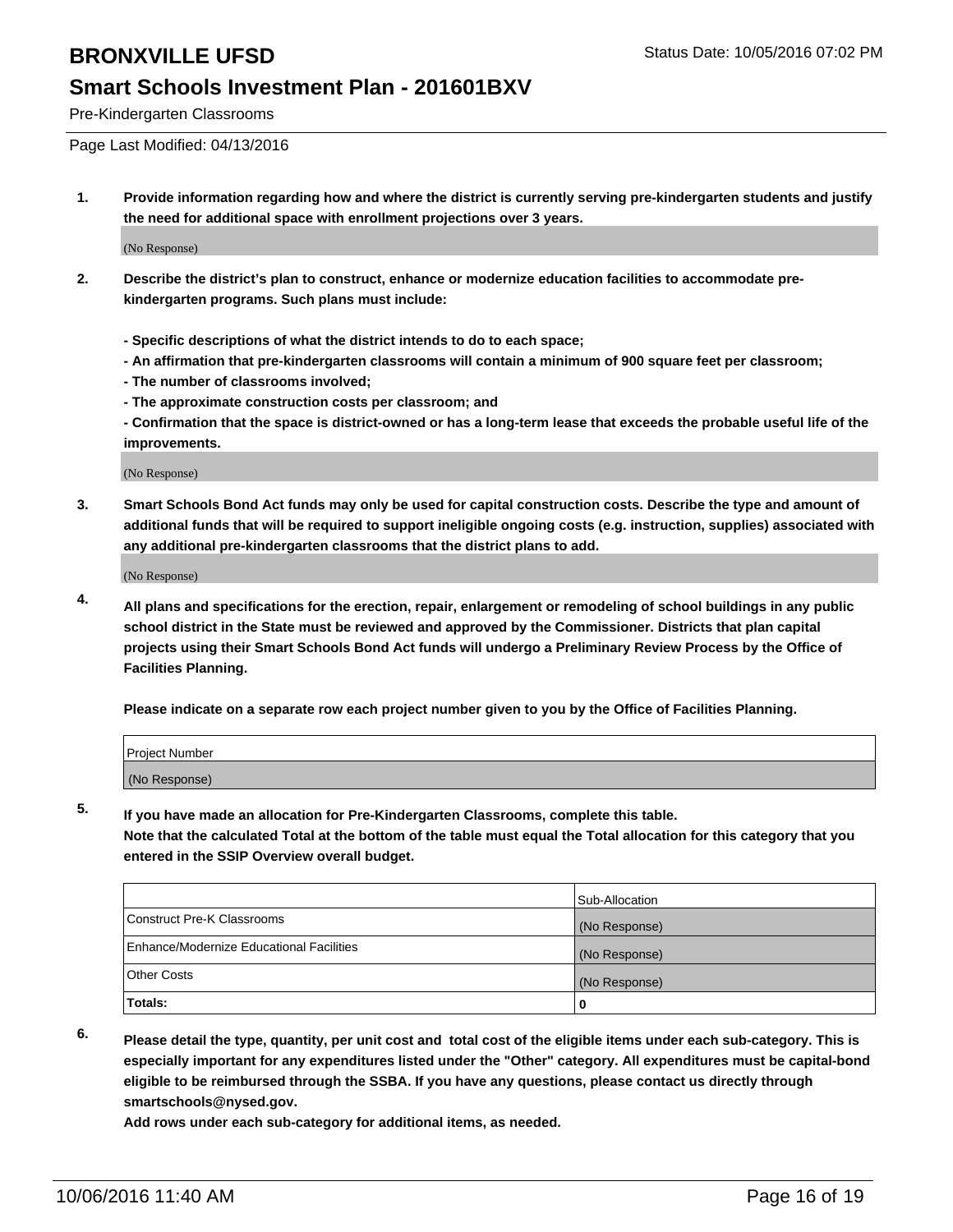# **Smart Schools Investment Plan - 201601BXV**

Pre-Kindergarten Classrooms

Page Last Modified: 04/13/2016

| Select the allowable expenditure | Item to be purchased | Quantity      | Cost per Item | <b>Total Cost</b> |
|----------------------------------|----------------------|---------------|---------------|-------------------|
| type.                            |                      |               |               |                   |
| Repeat to add another item under |                      |               |               |                   |
| each type.                       |                      |               |               |                   |
| (No Response)                    | (No Response)        | (No Response) | (No Response) | (No Response)     |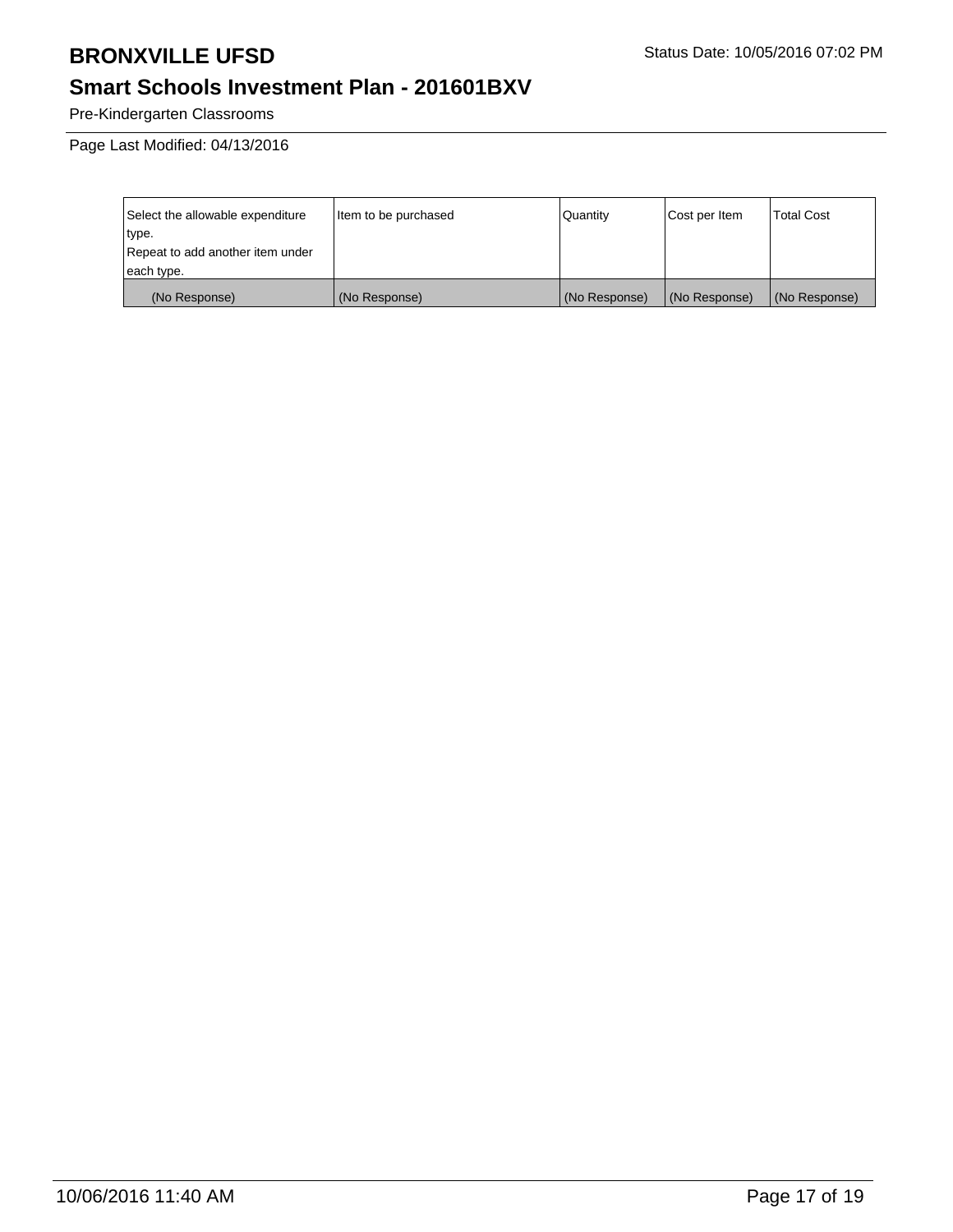Replace Transportable Classrooms

Page Last Modified: 04/05/2016

**1. Describe the district's plan to construct, enhance or modernize education facilities to provide high-quality instructional space by replacing transportable classrooms.**

(No Response)

**2. All plans and specifications for the erection, repair, enlargement or remodeling of school buildings in any public school district in the State must be reviewed and approved by the Commissioner. Districts that plan capital projects using their Smart Schools Bond Act funds will undergo a Preliminary Review Process by the Office of Facilities Planning.**

**Please indicate on a separate row each project number given to you by the Office of Facilities Planning.**

| Project Number |  |
|----------------|--|
| (No Response)  |  |

**3. For large projects that seek to blend Smart Schools Bond Act dollars with other funds, please note that Smart Schools Bond Act funds can be allocated on a pro rata basis depending on the number of new classrooms built that directly replace transportable classroom units.**

**If a district seeks to blend Smart Schools Bond Act dollars with other funds describe below what other funds are being used and what portion of the money will be Smart Schools Bond Act funds.**

(No Response)

**4. If you have made an allocation for Replace Transportable Classrooms, complete this table. Note that the calculated Total at the bottom of the table must equal the Total allocation for this category that you entered in the SSIP Overview overall budget.**

|                                                | Sub-Allocation |
|------------------------------------------------|----------------|
| Construct New Instructional Space              | (No Response)  |
| Enhance/Modernize Existing Instructional Space | (No Response)  |
| Other Costs                                    | (No Response)  |
| Totals:                                        | 0              |

**5. Please detail the type, quantity, per unit cost and total cost of the eligible items under each sub-category. This is especially important for any expenditures listed under the "Other" category. All expenditures must be capital-bond eligible to be reimbursed through the SSBA. If you have any questions, please contact us directly through smartschools@nysed.gov.**

| Select the allowable expenditure | Item to be purchased | Quantity      | Cost per Item | Total Cost    |
|----------------------------------|----------------------|---------------|---------------|---------------|
| type.                            |                      |               |               |               |
| Repeat to add another item under |                      |               |               |               |
| each type.                       |                      |               |               |               |
| (No Response)                    | (No Response)        | (No Response) | (No Response) | (No Response) |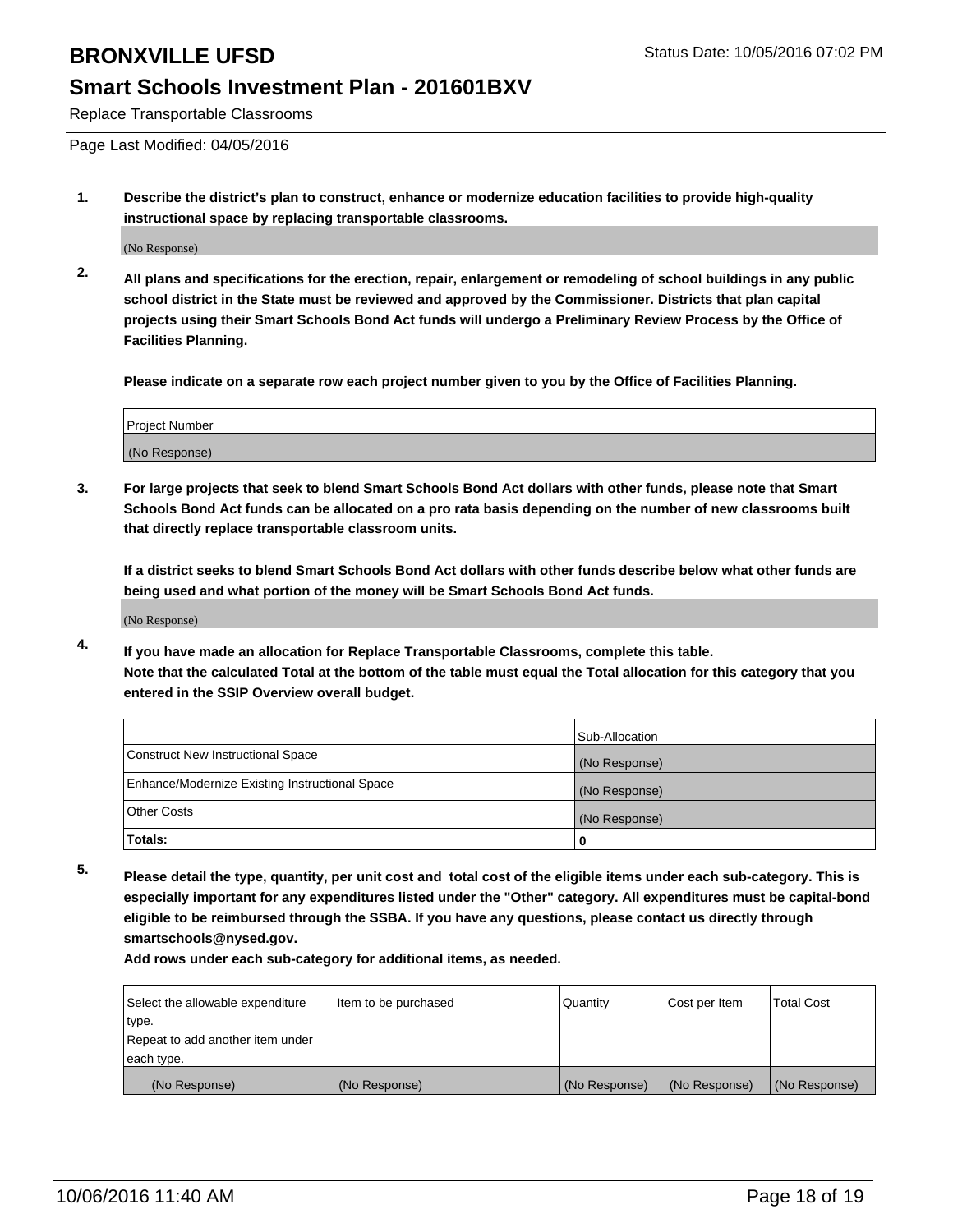#### **Smart Schools Investment Plan - 201601BXV**

High-Tech Security Features

Page Last Modified: 04/13/2016

**1. Describe how you intend to use Smart Schools Bond Act funds to install high-tech security features in school buildings and on school campuses.**

(No Response)

**2. All plans and specifications for the erection, repair, enlargement or remodeling of school buildings in any public school district in the State must be reviewed and approved by the Commissioner. Districts that plan capital projects using their Smart Schools Bond Act funds will undergo a Preliminary Review Process by the Office of Facilities Planning.** 

**Please indicate on a separate row each project number given to you by the Office of Facilities Planning.**

| <b>Project Number</b> |  |
|-----------------------|--|
| (No Response)         |  |

- **3. Was your project deemed eligible for streamlined Review?**
	- □ Yes
	- $\square$  No
- **4. Include the name and license number of the architect or engineer of record.**

| Name          | License Number |
|---------------|----------------|
| (No Response) | (No Response)  |

**5. If you have made an allocation for High-Tech Security Features, complete this table. Note that the calculated Total at the bottom of the table must equal the Total allocation for this category that you entered in the SSIP Overview overall budget.**

|                                                      | Sub-Allocation |
|------------------------------------------------------|----------------|
| Capital-Intensive Security Project (Standard Review) | (No Response)  |
| <b>Electronic Security System</b>                    | (No Response)  |
| <b>Entry Control System</b>                          | (No Response)  |
| Approved Door Hardening Project                      | (No Response)  |
| <b>Other Costs</b>                                   | (No Response)  |
| Totals:                                              | 0              |

**6. Please detail the type, quantity, per unit cost and total cost of the eligible items under each sub-category. This is especially important for any expenditures listed under the "Other" category. All expenditures must be capital-bond eligible to be reimbursed through the SSBA. If you have any questions, please contact us directly through smartschools@nysed.gov.**

| Select the allowable expenditure | Item to be purchased | Quantity      | Cost per Item | <b>Total Cost</b> |
|----------------------------------|----------------------|---------------|---------------|-------------------|
| type.                            |                      |               |               |                   |
| Repeat to add another item under |                      |               |               |                   |
| each type.                       |                      |               |               |                   |
| (No Response)                    | (No Response)        | (No Response) | (No Response) | (No Response)     |